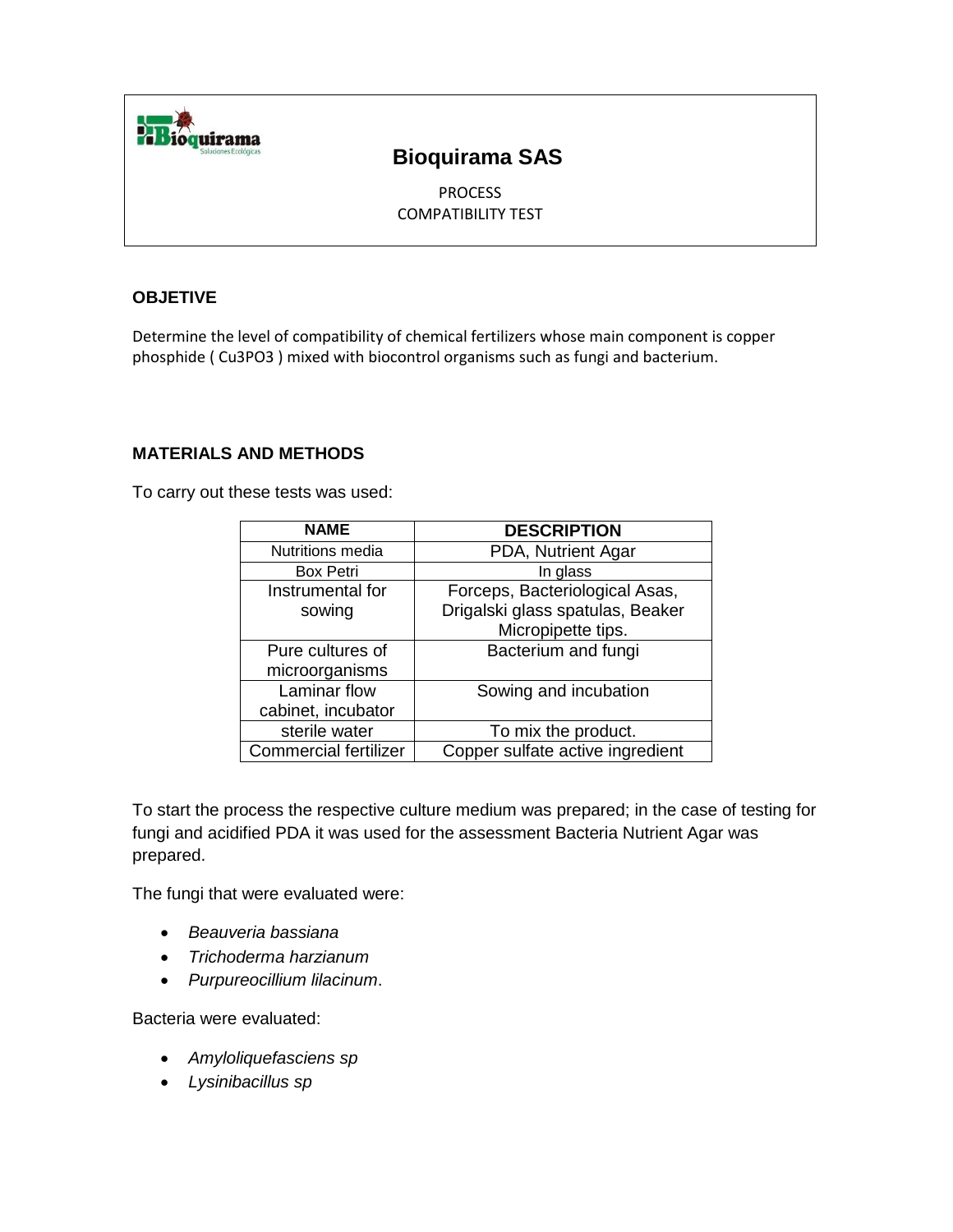

## **Bioquirama SAS**

**PROCESS** COMPATIBILITY TEST

Initially mixing the commercial product using the recommended dose (1.5 mL / L) in sterile water was made, then a volume of 100 (0.1 ml) of the mixture is taken and deposited on the medium surface spreading it with a glass spatula Drigalski. Subsequently seeding the microorganism was performed in the center of the petri dish containing the culture medium, and were tagged ends of the boxes with plastic wrap (Vinilpel) sealed.

For the process of incubation of the fungus, these were maintained at a temperature of 27°C for 72 hours. For Bacterium were incubated at 37°C for 24 hours in the area of bacteriology.

### **RESULTADOS Y CONCLUSIONES**

After incubation process normal growth on the surface of the culture medium, both fungi and bacteria was observed evaluated (see photographic record). Strains used have been previously identified and are within the rotation for producing biological inputs.